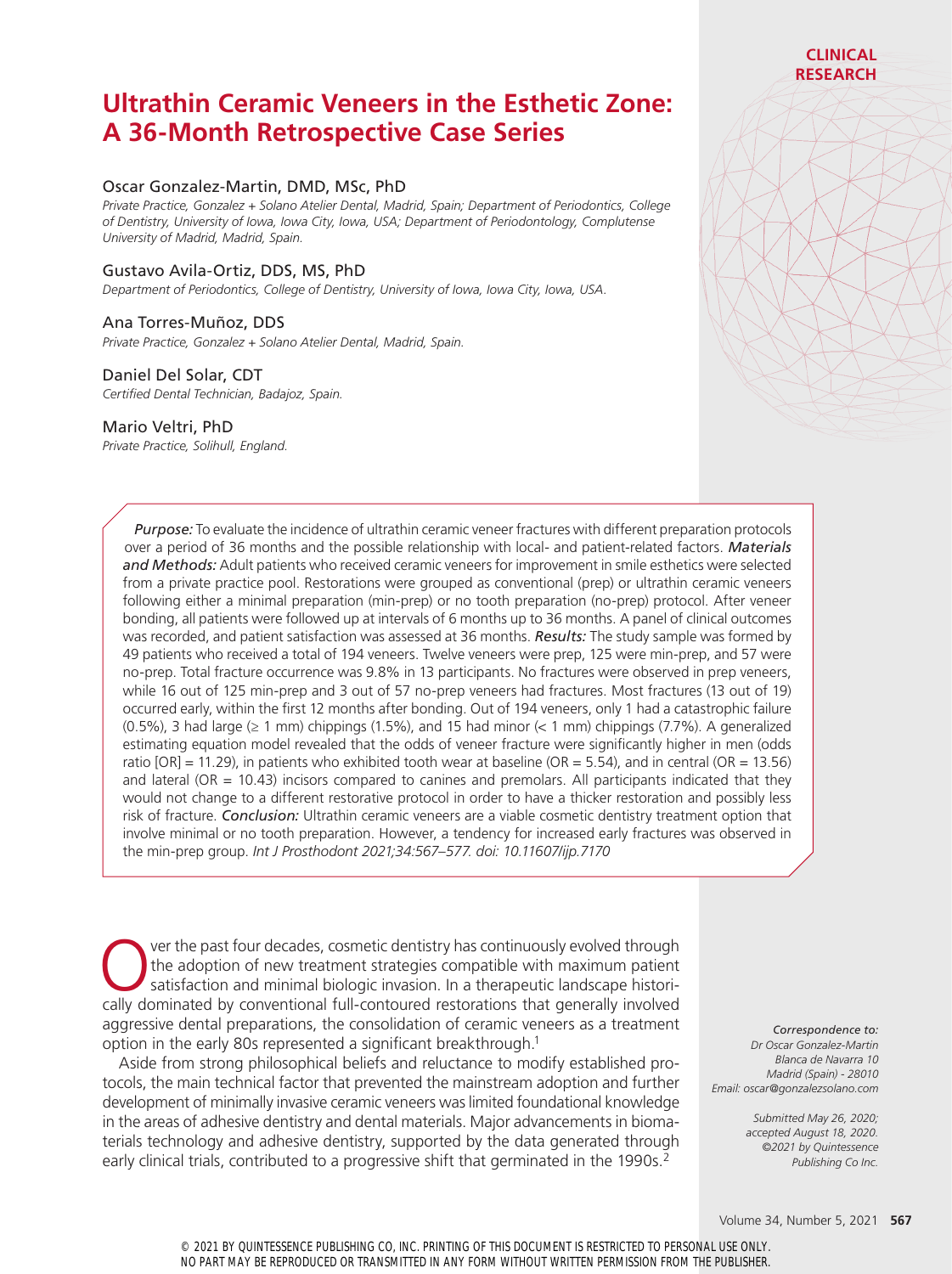

**Fig 1** Examples of different tooth preparation modalities for ceramic veneers: prep *(left)*, minimal prep *(middle)*, and no prep *(right)*.



**Fig 2** A high-magnification photograph of an ultrathin ceramic veneer. Note the increasing thickness from the cervical to the incisal region. Image courtesy of Dr Fernando Rey, Madrid, Spain.

Since then, the indications for ceramic veneers have expanded to achieve corrections of tooth shade and shape due to discoloration, $3$  dental wear, $4$  malalignment, fracture,<sup>5</sup> and/or malformations, $6$  with the ultimate goal of obtaining a pleasing smile. In parallel with an increasing number of indications, clinical and laboratory protocols have changed to meet clinicians' expectations and patient demands. Thus, the clinical application of ultrathin ceramic veneers became a reality. $7,8$ 

Given the high degree of heterogeneity in the terminology used in the available literature to define different types of ceramic veneers in the function of tooth preparation protocols, it is germane to establish a unified and clinically relevant nomenclature for the purpose of clarity (Fig 1):

- Conventional ceramic veneers (prep): These veneers are placed on teeth that undergo interproximal, incisal, and cervical reduction, usually  $> 1$  mm, according to classic principles.<sup>9</sup>
- Ultrathin ceramic veneers: Compared to conventional veneers, ultrathin veneers are generally thinner, presenting a thickness that normally ranges from 0.1 to 1 mm (Fig 2). They have the main advantage of sparing tooth substance while still allowing for the achievement of excellent esthetic outcomes.2,5,6
- Ultrathin veneers may be placed on teeth that have undergone minimal or no preparation.
- Minimal preparation (min-prep):
- These veneers are delivered on teeth that receive minimal tooth reduction aimed at *(1)* creating a favorable insertion path; *(2)* reducing the overcontouring of the restoration, which is particularly relevant in single-tooth cases; *(3)* maximizing enamel and dentin preservation; and *(4)* improving resistance and esthetics.
- Minimal tooth preparation involves *(1)* no cervical or interproximal finish line; *(2)* no incisal length reduction other than smoothing sharp angles; *(3)* polishing and/or rounding of acute interproximal transition lines to reduce the risk of fracture; and *(4)* beveling of the incisal third, which is required in most cases to allow for a favorable insertion path and also to increase the thickness in that zone with the purpose of improving resistance and esthetics.
- No preparation (no-prep):
- Also known as prepless, these veneers are placed on teeth that receive no tooth reduction other than smoothing minimal unsupported enamel peaks, if necessary. This treatment modality is indicated in teeth presenting a morphology conducive to a favorable insertion path that requires shape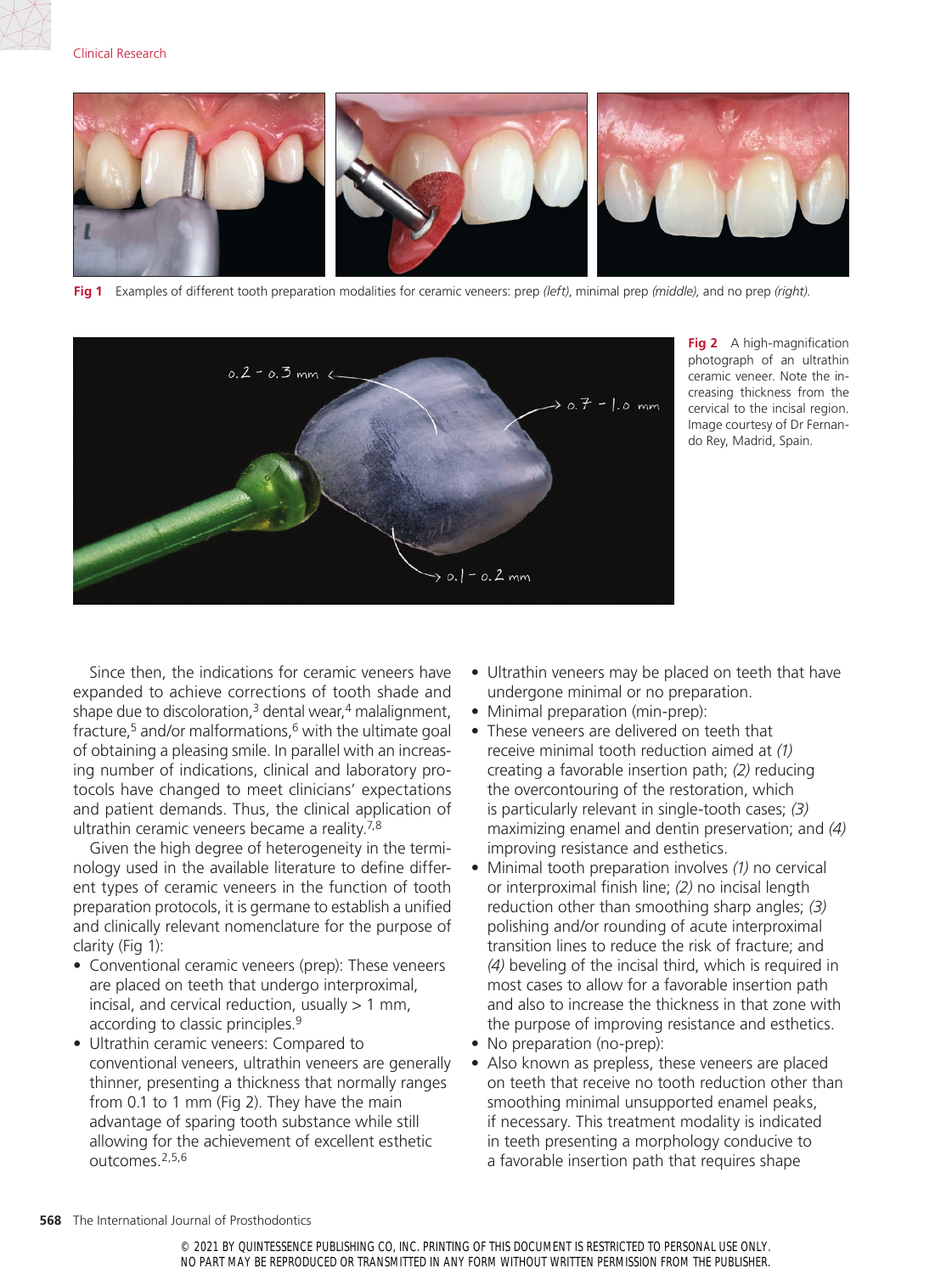correction (eg, microdontia, tooth wear, diastema closure) and/or masking of yellow or light brown discolorations. Contraindications are shade correction in teeth with a dark, grayish substrate and/or need to increase the restoration resistance by increasing the veneer thickness, which may lead to overcontouring. This is especially critical in single-tooth cases. It is not unusual to find in the literature or in presentations at scientific meetings examples of restorations that are incorrectly claimed to be no-prep. Actually, few teeth present ideal characteristics (shade and shape) that allow for the indication of a purely no-prep approach. Tooth anatomy and its relationship with a favorable pattern of insertion are crucial to allow for a correct veneer position, and, more importantly, for perfect adaptation and marginal seal.

Although it is well documented that conventional ceramic veneers can have a high rate of long-term suc $cess<sub>10-14</sub>$  there is a paucity of prospective clinical studies reporting on the outcomes of ultrathin ceramic veneers and the factors associated with complications. While ultrathin veneers can render excellent esthetic outcomes with minimal or even no preparation, their fragility has raised questions pertaining to functional performance. Hence, this study evaluated the incidence of ceramic fractures of ultrathin feldspathic veneers over a period of 36 months. Additionally, the possible association between local- and patient-related factors and veneer fractures was explored. A null hypothesis of no influence of patient or dental factors on the incidence of ultrathin veneer fractures was tested.

### **MATERIALS AND METHODS**

### Experimental Design, Clinical Settings, and Registration

This clinical study was designed as a retrospective case series. It was conducted and reported in compliance with the PROCESS (Preferred Reporting Of CasE Series in Surgery) guidelines.<sup>15</sup> The clinical component of the study was conducted in a private practice setting (Gonzalez + Solano Atelier Dental, Madrid, Spain) between December 2015 and December 2019. The study was registered in a publicly accessible database for clinical studies (www. researchregistry.com; identifier: 5595).

### Eligibility Criteria and Recruitment

Adult patients (older than 18 years of age) in good systemic health (ASA I or II) who received ceramic veneers to enhance their smile esthetics with ceramic restorations from maxillary first bicuspid to first bicuspid were selected. Patients presented with esthetic concerns regarding their smile due to periodontitis sequelae; microdontia or loss of tooth substance because of attrition, abrasion, or erosion; or a combination of these factors. The exclusion criteria were as follows: *(1)* unstable periodontal condition; *(2)* unfavorable occlusal scheme, defined as presence of posterior bite collapse, deep overbite, or minimal or no overjet; and *(3)* mental disabilities that may interfere with compliance.

### Clinical Procedures

All participants received their ceramic veneers between December 2015 and December 2016. Detailed follow-up records through December 2019 were available.

An experienced clinician (O.G.) treated all patients. Thorough treatment planning based on clinical and radiographic examination, photographic and cast analysis, and a study of the occlusal scheme on articulated casts was performed in all cases. Patients presenting limited overjet or deep overbite were referred for orthodontic treatment in order to obtain a favorable occlusal relationship. Alternatively, a posterior minimally invasive rehabilitation was performed to ensure occlusal clearance for the anterior restorations following a three-step technique.16,17 Planning was confirmed by a patient-approved mock-up. Preparation design included three alternatives: *(1)* prep (only for teeth included in the treatment plan presenting a veneer that required replacement); *(2)* minprep; and *(3)* no-prep. Final impressions were obtained following a one-step technique with polyvinyl siloxane (Imprint 4, 3M ESPE).

All laboratory work was performed by the same dental technician (D.S.). Casts were poured with die stone (Type IV Fujirock EP Premium, GC). Platinum foil was trimmed and adapted for every single tooth (Platinum foil, thickness 0.13 mm, Code NA 1400101; thickness 0.25 mm Code NA 1400103, Ivoclar Vivadent).18 All veneers were made with layered leucite-reinforced feldspathic ceramic (IPS d.Sign, Ivoclar Vivadent). Ultrathin veneers had a thickness of 0.1 to 0.3 mm in the interproximal, mid, and cervical portions, and 0.7 to 1.0 mm on the incisal edge (Fig 3). The incisal length increase ranged from 1 to 4 mm (Fig 4). A try-in session was scheduled for every case (Fig 5). The intaglio surface of each veneer was treated with a 9.6% hydrofluoric acid solution (Pulpdent) for 90 seconds, washed with water, and then given an ultrasonic bath with distilled water for 4 to 5 minutes. After that, veneers were dried with oil-free air, treated with a silane coupling agent (Monobond Plus, Ivoclar Vivadent) for 60 seconds, and dried with warm air for 2 minutes.19 Subsequently, bonding was performed using a layer of adhesive agent with no light curing (ExciTE F DSC, Ivoclar Vivadent), followed by a light-curing luting composite (Variolink Esthetic LC, Ivoclar Vivadent). An example of a representative case is shown in Fig 6.

After bonding, all participants were scheduled for periodic follow-up visits at intervals of approximately 6 months. Each follow-up visit included a standard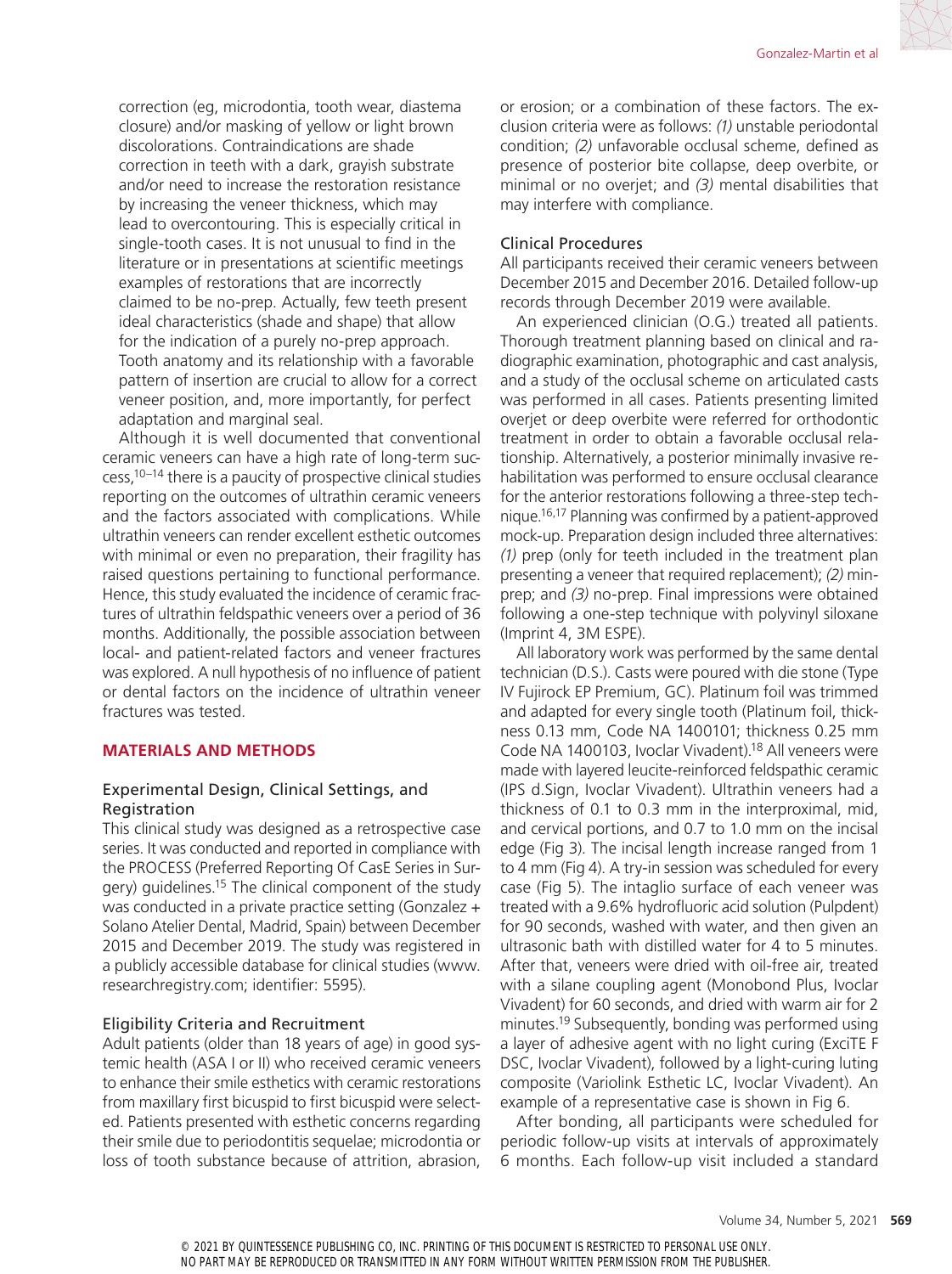

Fig 3 Sagittal section of a maxillary canine exhibiting some incisal wear under polarized light in relation to the thickness measurements of an ultrathin ceramic veneer. The thickness of the veneer varies depending on the region, with increasing thickness toward the incisal area. Image courtesy of Dr Marcos Vargas, Department of Family Dentistry, University of Iowa College of Dentistry, Iowa City, Iowa, USA.



**Fig 4** Incisal increase in an ultrathin veneer ranging between 1 and 1.5 mm.



**Fig 5** Try-in of two ultrathin ceramic veneers on maxillary central incisors.

**570** The International Journal of Prosthodontics

© 2021 BY QUINTESSENCE PUBLISHING CO, INC. PRINTING OF THIS DOCUMENT IS RESTRICTED TO PERSONAL USE ONLY. NO PART MAY BE REPRODUCED OR TRANSMITTED IN ANY FORM WITHOUT WRITTEN PERMISSION FROM THE PUBLISHER.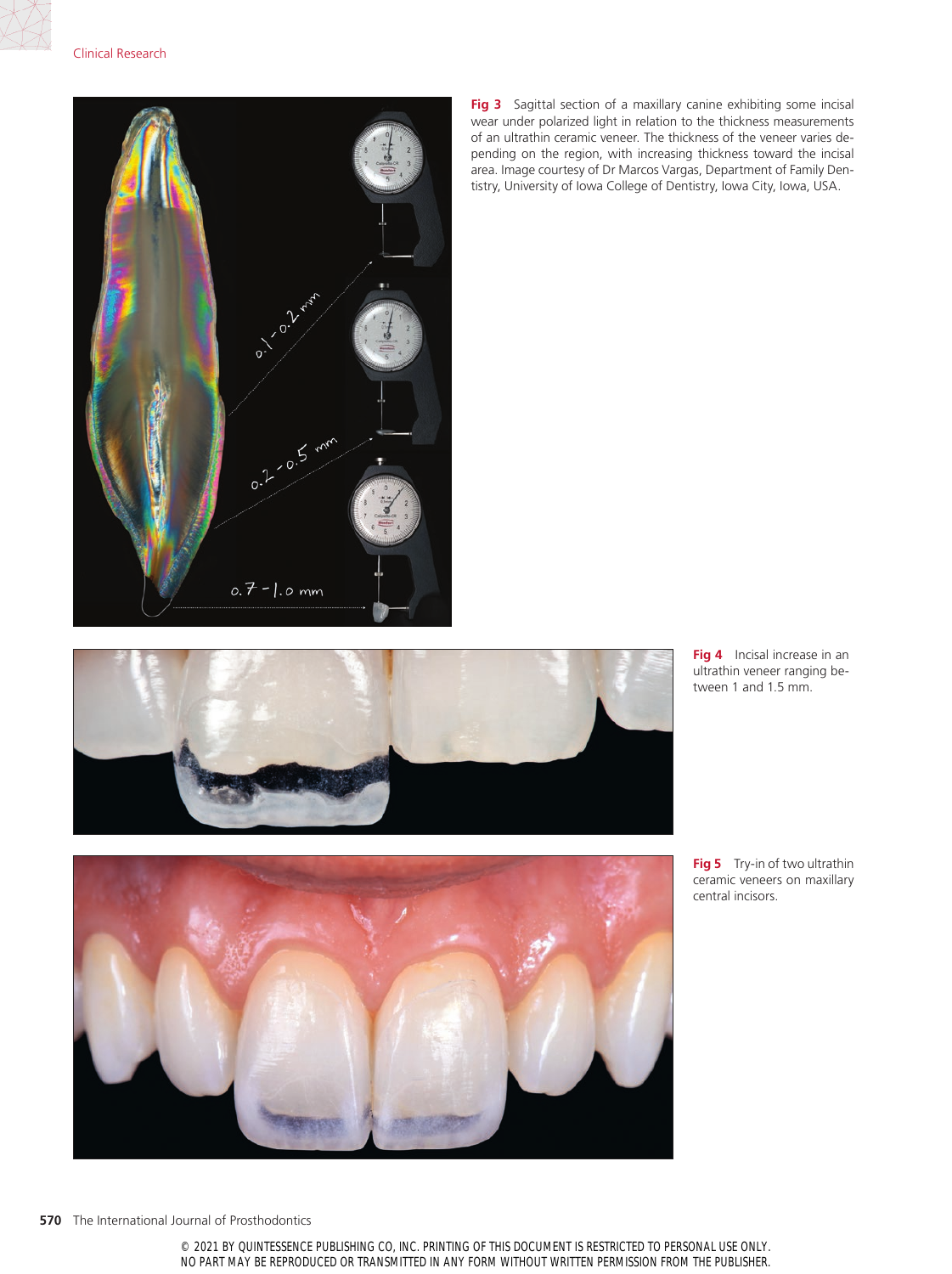

**Fig 6** Initial presentation under *(a)* regular flash and *(b)* polarized light conditions. *(c–e)* Laboratory sequence for the fabrication of four ultrathin ceramic veneers using the platinum foil technique. *(f)* Try-in and *(g)* final aspect of the veneers after cementation.



**Fig 7** Clinical examples of fractured veneers.

extra- and intraoral evaluation to ascertain the integrity of the veneers and to verify that esthetics and function were satisfactory. The presence of ceramic fractures was visually determined after careful air drying. Whenever ceramic damage was discovered or reported by the patient, the event was recorded, and the veneer was replaced or repaired, depending on the clinical presentation and the patient's preferences.

### Outcomes of Interest and Data Collection

An investigator who was not involved in the treatment (A.T.) collected all data from available records. The primary outcome measure in this study was the occurrence

of a ceramic fracture (Fig 7). This event was defined as any damage to the contour of the restoration. Other variables, such as type and extent of fracture, time in function before fracture, and therapeutic solution to repair fractured veneers, were also recorded. Additionally, a comprehensive set of patient-related information and treatment variables were recorded following a strict data collection process based on available standardized clinical and photographic examinations.

At the 36-month follow-up visit, a clinic staff member who was not involved in the study contacted all participants via phone to ask the following "yes or no" question: "Knowing the fragility of ultrathin ceramic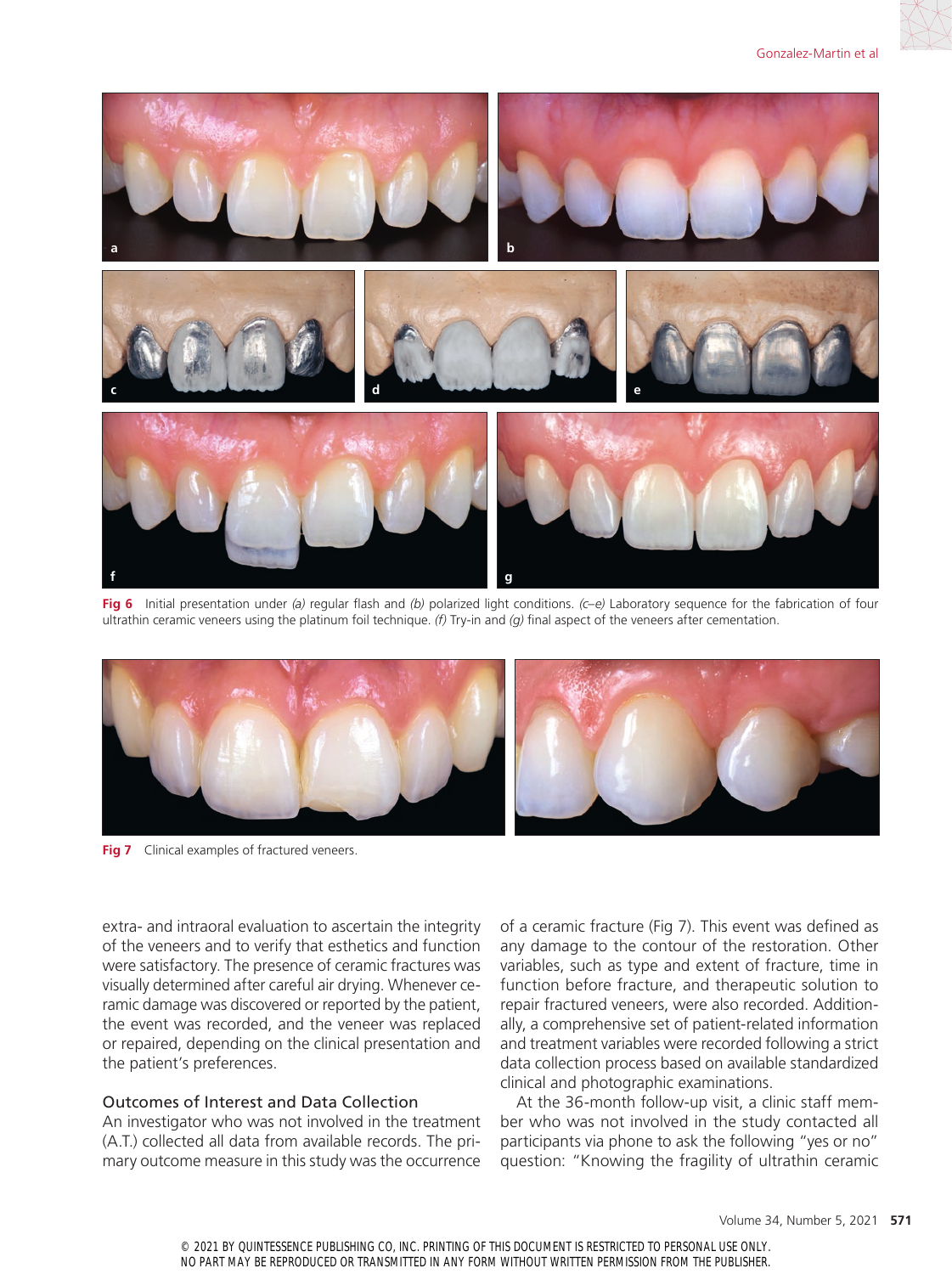Clinical Research

### Number Percent Gender  $W$ omen  $32$  65.3 Men 34.7 History of periodontitis No 43 87.8 Yes 6 12.2 Incisal edge fracture No 37 75.5 Yes 12 24.5 Type of tooth wear No wear 39 39 79.6 Attrition only 16.3 Attrition and abrasion and abrasion and  $1$  2.0 Attrition, abrasion, and erosion 1 1 2.0 Fluorosis No 39.8 Yes 5 10.2 Tetracycline staining No 33.9  $Yes$  3 6.1 Angle class I 35 71.4  $\blacksquare$  12 24.5  $\blacksquare$  2 4.1 Lateral excursion Group function 6 12.2 Canine guidance 43 87.8 Opposing antagonist Enamel and ceramic 8 16.3 Enamel 41 83.7 Posterior bite collapse **No No 12 42** 85.7  $Y$ es 14.3

### **Table 1** Baseline Characteristics of Complete Study Population (N = 49) and Dentition

veneers and considering your patient experience, as well as future risk of chipping or fracture of the restoration, would you prefer a more extensive cutting of your tooth/ teeth to obtain a potentially more resistant restoration?"

## Statistical Analyses

Ceramic veneer survival analysis was carried out using Kaplan-Meier and log rank (Mantel-Cox) tests to obtain the overall survival rate in relation to the observation period and survival differences between preparations. Descriptive statistics were used to summarize the recorded explanatory variables that could potentially influence the incidence of ultrathin veneer fracture. Since most participants in the study had more than one dental unit restored, participants could have several outcomes measured during the study period with intrapatient correlations. To reconcile the lack of independence (correlation) of dental units within patients, the generalized estimating equation (GEE) binary method was used.

The analysis was performed in two steps following a hierarchical backward elimination approach. First, each of the explanatory independent variables listed was separately entered into the model. Then, all explanatory variables with a *P* value < .25 in the univariate analysis were included in the multivariate analysis to determine the independent risk indicators of occurrence of ultrathin ceramic veneer fractures. All statistical tests were carried out using a statistical software package (SPSS 24, IBM). Statistical significance was set at *P* < .05.

## **RESULTS**

### Population

A total of 49 participants were included in the study. This population included 32 women (65.3%) and 17 men (34.7%) between 21 and 72 years of age, with a mean age of  $44 \pm 14$  years. All participants were nonsmokers. Six patients (12.2%) had a history of periodontitis. A total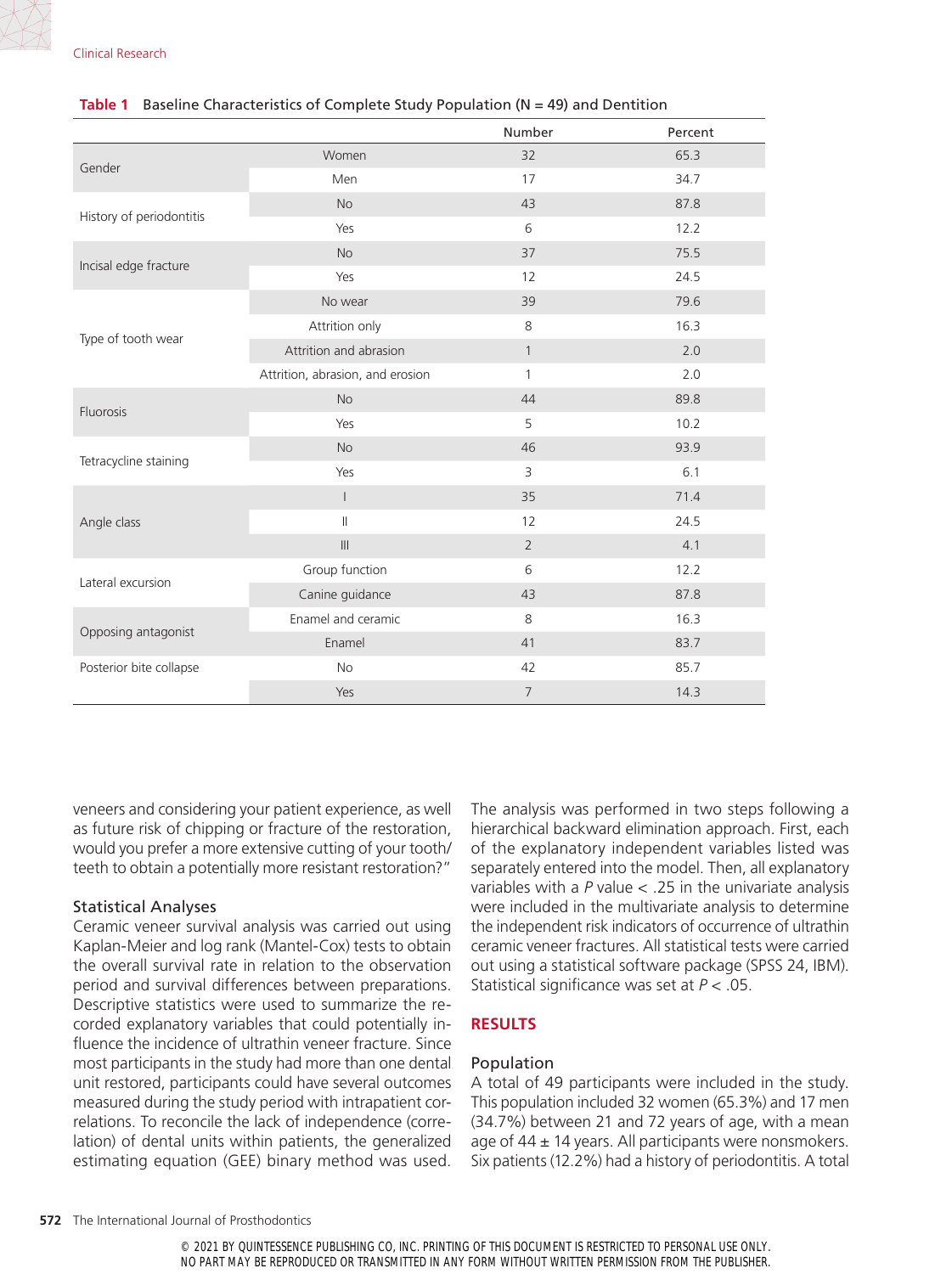|                                    |                                                   | Number         | Percent        |
|------------------------------------|---------------------------------------------------|----------------|----------------|
| Fracture occurrence<br>$(n = 194)$ | <b>No</b>                                         | 175            | 90.2           |
|                                    | Yes                                               | $19*$          | 9.8            |
|                                    | $< 6$ mo                                          | 8              | 42.1           |
| Time in function before fracture   | $6-11$ mo                                         | 5              | 26.3           |
| $(n = 19)$                         | $12 - 24$ mo                                      | 6              | 31.6           |
|                                    | $>24$ mo                                          | $\overline{0}$ | $\mathbf 0$    |
| Fracture type                      | Cohesive                                          | 19             | 100            |
| $(n = 19)$                         | Adhesive                                          | $\Omega$       | $\overline{0}$ |
|                                    | Chipping $<$ 1 mm                                 | 15             | 78.9           |
| Cohesive fracture characteristics  | Chipping 1-2 mm                                   | $\overline{2}$ | 10.5           |
| $(n = 19)$                         | Chipping $> 2$ mm                                 | $\mathbf{1}$   | 5.3            |
|                                    | Fracture $(> 2$ mm)                               | 1              | 5.3            |
|                                    | Replacement with new ultrathin veneer             | 8              | 42.1           |
| Therapeutic solution               | Substitution with lithium disilicate restorations | $\overline{4}$ | 21.1           |
| $(n = 19)$                         | Composite repair                                  | 5              | 26.3           |
|                                    | Polishing                                         | $\overline{2}$ | 10.5           |

#### **Table 2** Descriptive Statistics of Veneer Fractures and Therapeutic Solution Applied

\*No fractures occurred in teeth that received a conventional veneer preparation (ie, prep configuration). All veneer fractures presented incisal margin involvement.

of 12 participants (24.5%) presented an incisal fracture in at least one tooth involved in the treatment, and 10 of them (20.4%) exhibited signs of tooth wear at baseline. Detailed information on characteristics of the study population and treated dentition are displayed in Table 1.

#### Outcomes

The total number of bonded ceramic veneers was 194. Twelve veneers had a prep configuration, while 125 and 57 were min-prep and no-prep, respectively. The mean number of veneers per patient was approximately 4 (mean  $\pm$  SD = 3.95  $\pm$  3.0). Total veneer fracture incidence was 9.8% (19 out of 194 veneers) in 13 participants (26.5% of the total population), which translates to a 36-month cumulative survival rate of 90.2%. Out of 194 veneers, only 1 had a catastrophic failure (0.5%), 3 had large  $(≥ 1$  mm) chippings (1.5%), and 15 had minor  $($ 1 mm) chippings (7.7%). Twelve of these veneers were completely replaced per the patient's request. Characteristics of all observed fractures and therapeutic solutions applied are presented in Table 2.

No fractures among prep veneers (100% survival rate) were recorded, while min-prep veneers had 16 fractures (87.2% survival rate), and no-prep veneers had 3 fractures (94.7% survival rate). As shown in Fig 8, no statistically significant differences in survival between different veneer preparation types were observed (Kaplan-Meier, log rank [Mantel-Cox]: 3.917; *P* > .05). Most of



**Fig 8** Event-free survival rates of the veneers according to their design.

the fractures (13 out of 19) occurred within the first 12 months after delivery of the veneers. Characteristics of the patient population and the teeth that received ultrathin veneers with a min-prep or no-prep configuration are displayed in Table 3.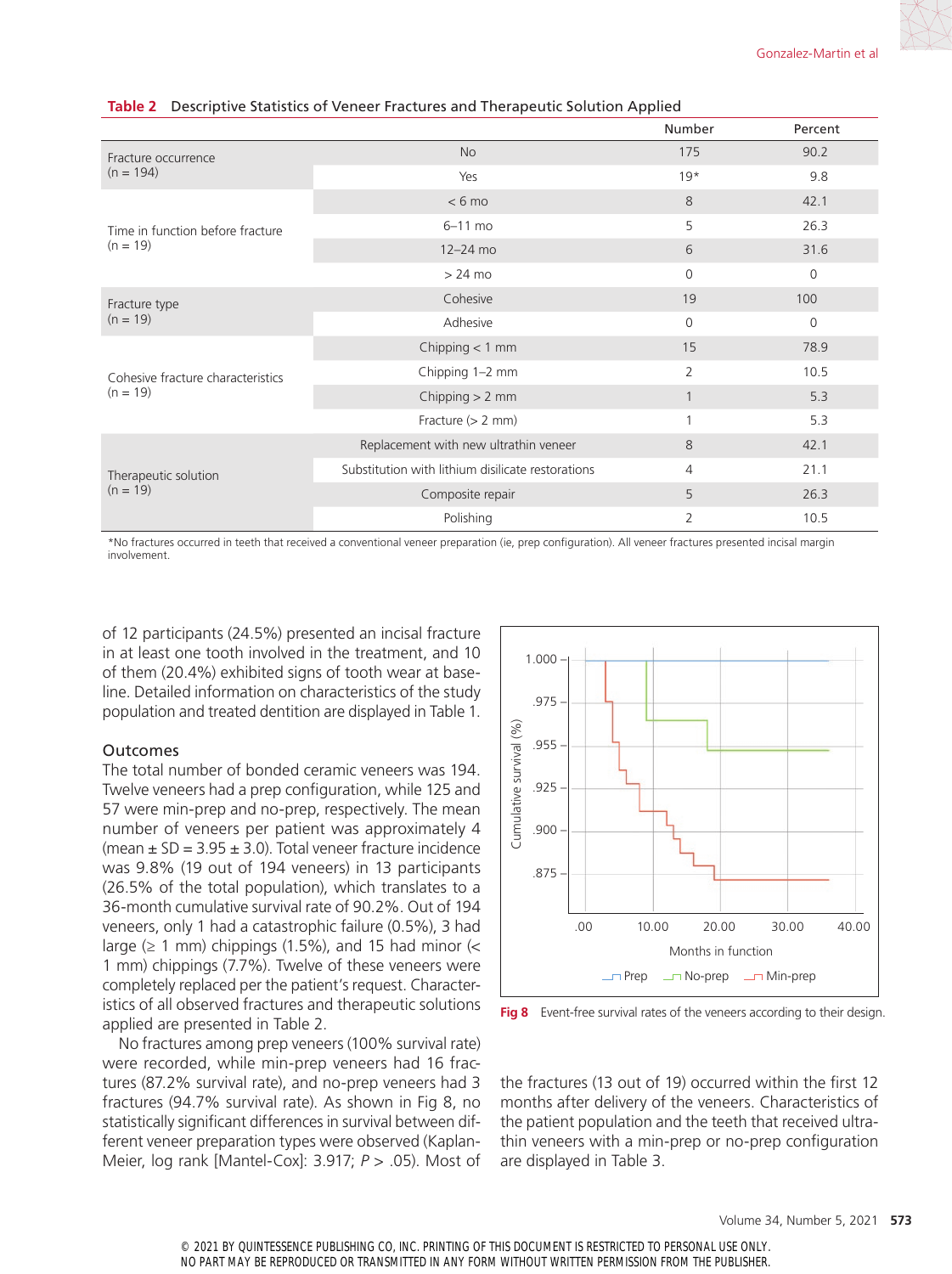|                                          |                       | <b>Total veneers</b><br>$(n = 182)$ | Intact veneers<br>$(n = 163)$ | <b>Fractured veneers</b><br>$(n = 19)$ |
|------------------------------------------|-----------------------|-------------------------------------|-------------------------------|----------------------------------------|
| Preparation type                         | Min-prep              | 125(69)                             | 109(67)                       | 16(84)                                 |
|                                          | No-prep               | 57(31)                              | 54 (33)                       | 3(16)                                  |
| Patient age, y                           | $20 - 39$             | 66 (36)                             | 59 (36)                       | 7(37)                                  |
|                                          | $40 - 59$             | 82 (45)                             | 74 (45)                       | 8(42)                                  |
|                                          | $60 - 79$             | 34 (19)                             | 30(19)                        | 4(21)                                  |
| Gender                                   | Women                 | 130(71)                             | 125(77)                       | 5(26)                                  |
|                                          | Men                   | 52 (29)                             | 38(23)                        | 14(74)                                 |
| Tooth type                               | Central incisor       | 74 (41)                             | 63 (39)                       | 11 (58)                                |
|                                          | Lateral incisor       | 49 (27)                             | 42(26)                        | 7(37)                                  |
|                                          | Canines and premolars | 59 (32)                             | 58 (35)                       | 1(5)                                   |
| Tooth wear                               | Absent                | 121 (66)                            | 112 (69)                      | 9(47)                                  |
|                                          | Present               | 61(34)                              | 51(31)                        | 10(53)                                 |
| Incisal lengthening<br>required          | $1 \text{ mm}$        | 75(41)                              | 68 (42)                       | 7(37)                                  |
|                                          | $2-4$ mm              | 107 (59)                            | 95 (58)                       | 12(63)                                 |
| Previous composite<br>resin restorations | Absent                | 130(71)                             | 118(72)                       | 12(63)                                 |
|                                          | Present               | 52 (29)                             | 45(28)                        | 7(37)                                  |
| Lateral excursion                        | Group function        | 34 (19)                             | 30(18)                        | 4(21)                                  |
|                                          | Canine guidance       | 148 (81)                            | 133 (82)                      | 15(79)                                 |
| Posterior bite collapse                  | Absent                | 134 (74)                            | 122(75)                       | 12(63)                                 |
|                                          | Present               | 48 (26)                             | 41(25)                        | 7(37)                                  |
| Bite quard use                           | <b>No</b>             | 137(75)                             | 127 (78)                      | 10(53)                                 |
|                                          | Yes                   | 45 (25)                             | 36(22)                        | 9(47)                                  |

### **Table 3** Characteristics of the Patients and Teeth That Received Ultrathin Veneers with a Min-Prep (n = 125) or No-Prep (n = 57) Configuration

The influence of all of these variables on fracture risk was tested in the multivariate generalized estimating equation model.

### **Table 4** Variables with Significant Increased Risk in the Generalized Estimating Equation (GEE) Analysis Using Veneer Fracture as the Dependent Variable

|                            |                       | Estimate | <b>OR</b> | SE                | 95% CI          | $P$ value |
|----------------------------|-----------------------|----------|-----------|-------------------|-----------------|-----------|
| Intercept                  |                       | $-5.757$ | 0.003     | 1.1119            | $-7.936/-3.577$ | .000      |
| Gender                     | Women                 | $\Omega$ |           |                   |                 |           |
|                            | Men                   | 2.424    | 11.29     | 0.6387            | 1.173/3.676     | .000      |
| Tooth type                 | Canines and premolars | 0        |           |                   |                 |           |
|                            | Lateral incisors      | 2.345    | 10.43     | 0.8655            | 0.649/4.041     | .007      |
|                            | Central incisors      | 2.607    | 13.56     | 1.0930            | 0.465/4.749     | .017      |
| Tooth wear<br>pretreatment | Absent                | $\Omega$ |           | $\qquad \qquad -$ |                 |           |
|                            | Present               | 1.712    | 5.54      | 0.5688            | 0.597/2.827     | .003      |

 $OR = odds ratio; SE = standard error.$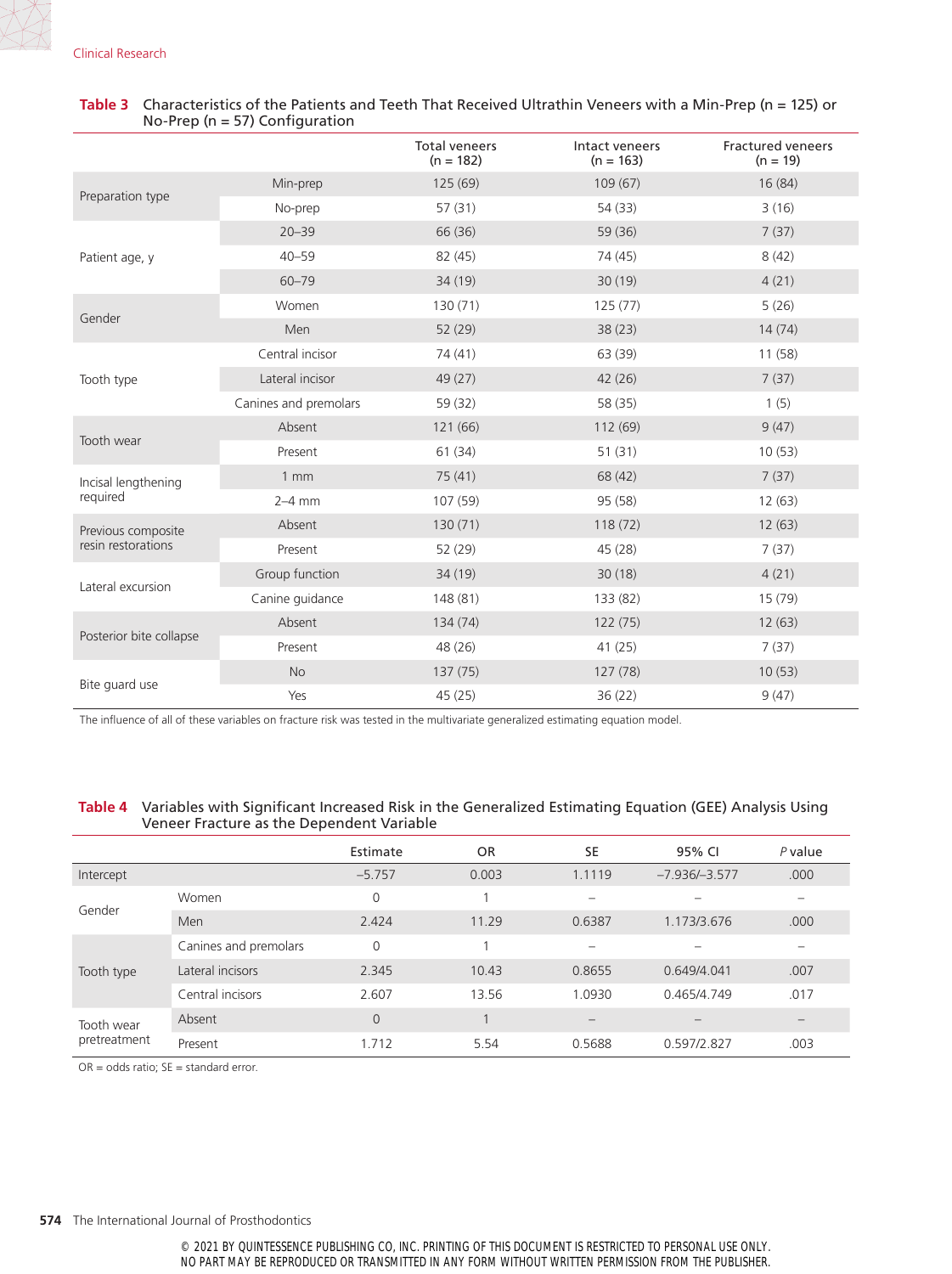The results of the GEE model indicate that, from all the variables listed in Table 3, gender, tooth wear, and position were statistically significant. The odds of ultrathin veneer fracture were 11-fold higher (OR =  $11.29$ ) in men than in women. Central and lateral incisors had approximately 13- (OR = 13.56) and 10-times (OR = 10.43) higher odds of fracture compared to posterior teeth. Participants who presented tooth wear at baseline had an odds of fracture occurrence that were roughly 5-fold ( $OR = 5.54$ ) higher compared to individuals who had intact teeth (Table 4).

Finally, all patients, including those who experienced veneer fractures, responded that they would not change to a more aggressive tooth reduction in order to have a thicker restoration and possibly less risk of ceramic fracture.

### **DISCUSSION**

Despite the consensus that minimally invasive restorative treatment should be indicated when feasible, there is substantial skepticism in the dental community regarding the clinical performance of ultrathin veneers. This is primarily due to concerns regarding their fragility, which may be associated with an increased risk of fractures. To the best of the authors' knowledge, this case series represents the first clinical study aimed at evaluating the clinical performance of ultrathin feldspathic veneers in the anterior esthetic zone.

An overall 90.2% survival rate was observed over a 36-month period. Despite the fact that Kaplan-Meier analysis rendered no statistically significant differences in survival rate across different types of veneers, minprep veneers showed a tendency for higher failure rates (87.2%). The primary analysis defined fracture as any damage to the contour of the restoration. This is because even minimal damage could impact the esthetic outcomes in patients who are very esthetically conscious, as were those who participated in this study. However, out of 194 veneers, only 1 had a catastrophic failure (0.5%), 3 had larger chippings (1.5%), and 15 had minor chippings with an extension of less than 1 mm (7.7%). Interestingly, more complications occurred in the minprep group. Most fractures in this study (13 out of 19) occurred within the first 12 months. This is likely due to lack of compliance (eg, not using the bite guard) and/ or inadequate adaptation to the new occlusal scheme.

In a prospective study involving 31 min-prep and 31 no-prep heat-pressed veneers, no veneers failed over a 2-year observational period,<sup>20</sup> which contrasts with the findings from the present investigation. A retrospective study that documented the survival of 504 mainly heat-pressed veneers placed on conventionally prepared teeth showed a failure rate of 4% due to fractures over a 12-year period. $21$  Another retrospective study that aimed at evaluating the performance of conventional veneers made of silicate glass-ceramic over a period of up to 20 years revealed that the estimated survival rate was 94.4% after 5 years, 93.5% at 10 years, and 82.93% at 20 years.<sup>14</sup> This information is in accordance with the findings from the present study, indicating that conventional veneers show a greater longevity compared to min-prep and no-prep veneers.

It is likely that the restorative material played an important role in the observed tendency for lesser longevity of ultrathin restorations. In fact, feldspathic ceramic restorations typically feature less flexural strength compared to heat-pressed ceramic,<sup>22</sup> which could explain the difference with the fracture rate reported hereby in comparison to the previously mentioned studies. A systematic review that included 13 articles showed that the overall cumulative survival rate of ceramic veneers over a median follow-up period of 9 years was 89% (95% CI: 84% to 94%). Interestingly, the estimated survival rates for glass-ceramic and feldspathic porcelain veneers were 94% (95% CI: 87% to 100%) and 87% (95% CI: 82% to 93%), respectively, which is similar to the present findings.23

Findings reported by Wolff et al, who observed that 284 out of 327 (87%) direct composite resin restorations applied to recontour teeth and close diastemas in the anterior region were intact after a mean follow-up of 27 months,<sup>24</sup> indicate that the performance of ultrathin veneers and direct composite restorations is comparable.

The null hypothesis of no influence of patient or dental factors on the fracture rate of minimal thickness veneers must be rejected. The multivariate analysis in fact revealed that the risk of ultrathin ceramic veneer fracture is significantly higher in male patients who exhibit signs of tooth wear at initial presentation. In fact, occlusal forces have been shown to be higher in men compared to women, which could explain this finding.<sup>25</sup> Hence, these types of restorations are to be carefully considered in male patients with prominent masticatory musculature. Although baseline tooth wear was associated with an increased odds of fracture ( $OR = 5.54$ ) in the present investigation, tooth wear did not appear to be a factor associated with increased risk of veneer fracture in another long-term follow-up study.21 This difference could be explained by the thicker restorations and different materials used in that study, suggesting that feldspathic ceramic may be considered as a second choice material when tooth wear is detected and ultrathin veneers are considered. A further aspect that emerged in the multivariate analysis was an increased risk of fracture for veneers placed on incisors compared to canines and premolars. A possible reason for this could be less functional loading typically exerted on the buccal aspect of posterior teeth, as well as the presence of more ceramic bulk compared to incisor sites. The presence of previous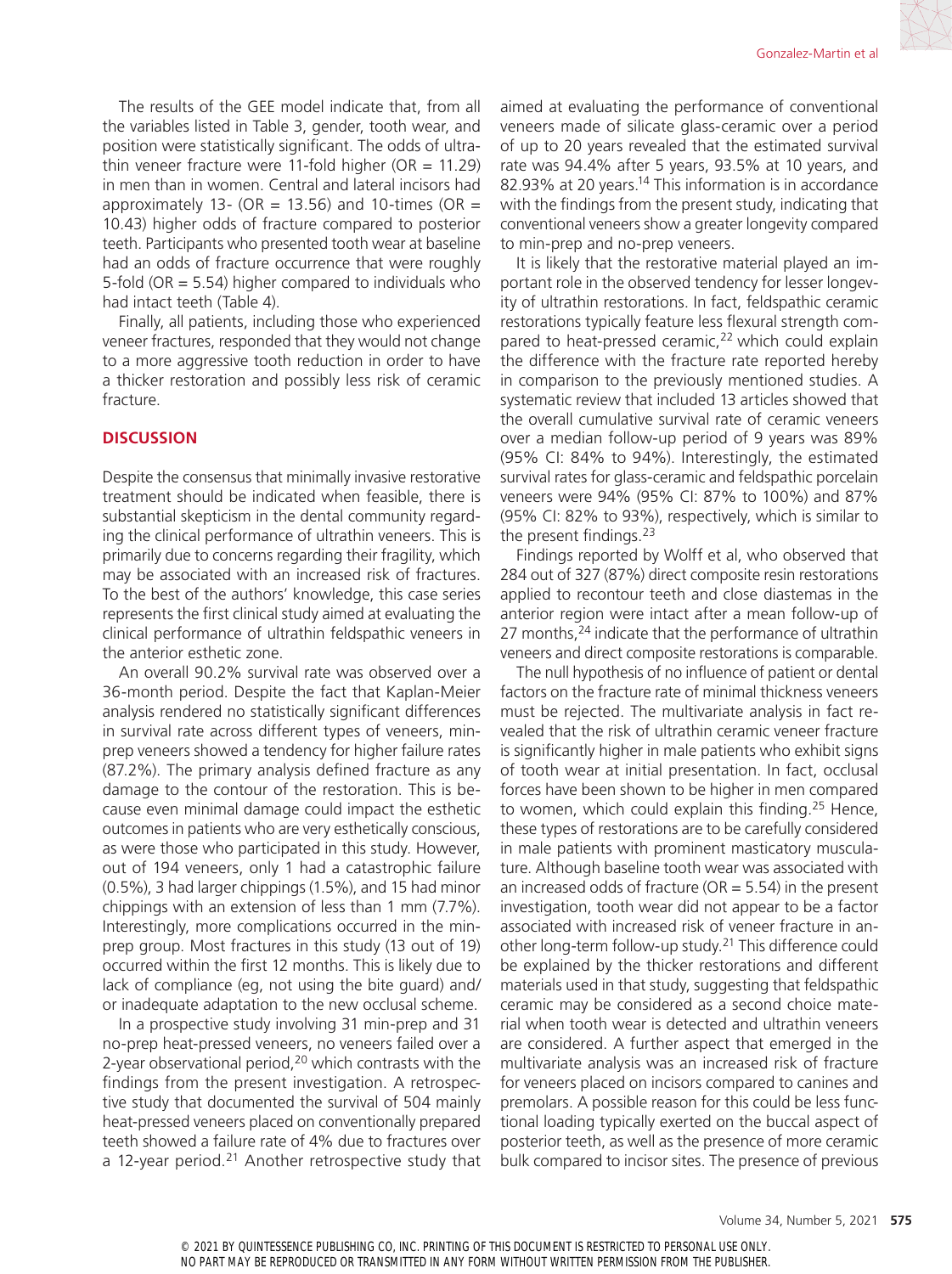restorations did not appear to be a predisposing factor for ultrathin veneer fracture during the study period, which is consistent with the information reported in a previous study.26

Ultrathin veneers are not a simplified treatment protocol, but rather a highly technique-sensitive procedure both from a laboratory and clinical perspective. The authors' preferred laboratory method to fabricate this type of restoration is the platinum foil technique. This is because platinum is a noble metal with an unpaired capacity to absorb and dissipate heat. This special property allows for precise control of the ceramic baking, which is essential to achieve a pore-free veneer that retains top esthetic features. Clinically, while the no-prep design is generally more desirable because it does not involve irreversible damage of existing dental structures, the tooth shade and shape characteristics that allow its implementation are not commonly found in daily clinical practice. In the present study, only 30% of cases were suitable for no-prep veneers; therefore, in the majority of cases, minimal preparation was deemed necessary in order to create an insertion path or to eliminate undercuts.

It is worth noting that none of the study participants considered the risk of fracture as a reason to seek more resistant restorations at the expense of sacrificing dental structure due to more aggressive tooth preparations. This was true also for patients who experienced fractures. When considering this high patient satisfaction rate, it has to be accounted that maintenance or replacement of the restorations were provided free of charge, including substantial interventions, such as complete veneer replacement, composite repair, and minor polishing (Table 2). Nonetheless, it may also be argued that patients who had veneer fractures spent more time in the clinic, but this still did not appear to affect their level of satisfaction. As with any other treatment, it is important to thoroughly discuss expected benefits and possible risks in the planning stage, as well as the importance of wearing an occlusal guard, particularly with those individuals who present factors associated with an increased rate of fractures (eg, men presenting tooth wear who require restorations in incisors). It is also important to prepare patients for the possibility of replacement of fractured ultrathin veneers made of feldspathic ceramic with more resistant, although possibly less esthetic, materials, depending on the patterns and frequency of fracture. In this study, this was done in two men who received two lithium disilicate restorations each (Table 2).

This study is not exempt of limitations. The very low number of prep veneers compared to ultrathin veneers is certainly a limitation of the study and should be taken into consideration when interpreting the results. Additionally, the question to assess patient satisfaction was not asked anonymously, which may have influenced patients' responses. Finally, it must be acknowledged

that the lack of significance could be due to an insufficient sample size, since there was a tendency for more fractures in minimal thickness veneers, which would seem a plausible finding.

Future longitudinal studies involving larger and more diverse populations to investigate long-term results and complications of ultrathin ceramic veneers are warranted to validate the findings of this study and further expand the knowledge base in this relevant area of restorative dentistry.

### **CONCLUSIONS**

The overall survival rate of ultrathin ceramic veneers was 90.2% at 36 months in a population of 49 patients. The risk for veneer fracture rate is higher in men, in patients who exhibit signs of tooth wear at the initial clinical presentation, and in central and lateral incisors compared to canines and premolars. Findings from this study indicate that ultrathin ceramic veneers are a viable treatment option associated with high patient satisfaction; however, case selection and adequate clinical management are fundamental to minimize the risk of fractures.

### **ACKNOWLEDGMENTS**

This study was self-funded by Gonzalez + Solano Atelier Dental, Madrid, Spain. The authors would like to thank Dr Elena Figuero, Department of Periodontology Complutense University of Madrid (Spain), for her expert advice in data analysis. The authors report no conflicts of interest.

### **REFERENCES**

- 1. Calamia JR. Etched porcelain facial veneers: A new treatment modality based on scientific and clinical evidence. N Y J Dent 1983;53:255–259.
- 2. Magne P, Hanna J, Magne M. The case for moderate "guided prep" indirect porcelain veneers in the anterior dentition. The pendulum of porcelain veneer preparations: From almost no-prep to over-prep to noprep. Eur J Esthet Dent 2013;8:376–388.
- 3. Schlichting LH, Stanley K, Magne M, Magne P. The non-vital discolored central incisor dilemma. Int J Esthet Dent 2015;10:548–562.
- 4. Magne P, Perroud R, Hodges JS, Belser UC. Clinical performance of novel-design porcelain veneers for the recovery of coronal volume and length. Int J Periodontics Restorative Dent 2000;20:440–457.
- 5. Vadini M, D'Amario M, De Angelis F, Falco A, D'Arcangelo C. No-prep rehabilitation of fractured maxillary incisors with partial veneers. J Esthet Restor Dent 2016;28:351–358.
- 6. D'Arcangelo C, Vadini M, D'Amario M, Chiavaroli Z, De Angelis F. Protocol for a new concept of no-prep ultrathin ceramic veneers. J Esthet Restor Dent 2018;30:173–179.
- 7. Freydberg BK. No-prep veneers: The myths. Dent Today 2011;30:70–71.
- 8. Goldstein MB. No-prep/minimal-prep: The perils of oversimplification. Dent Today 2007;26:10.
- 9. Magne P, Belser UC. Novel porcelain laminate preparation approach driven by a diagnostic mock-up. J Esthet Restor Dent 2004;16:7–16.
- 10. Aykor A, Ozel E. Five-year clinical evaluation of 300 teeth restored with porcelain laminate veneers using total-etch and a modified self-etch adhesive system. Oper Dent 2009;34:516–523.
- 11. Fradeani M, Redemagni M, Corrado M. Porcelain laminate veneers: 6 to 12-year clinical evaluation—A retrospective study. Int J Periodontics Restorative Dent 2005;25:9–17.